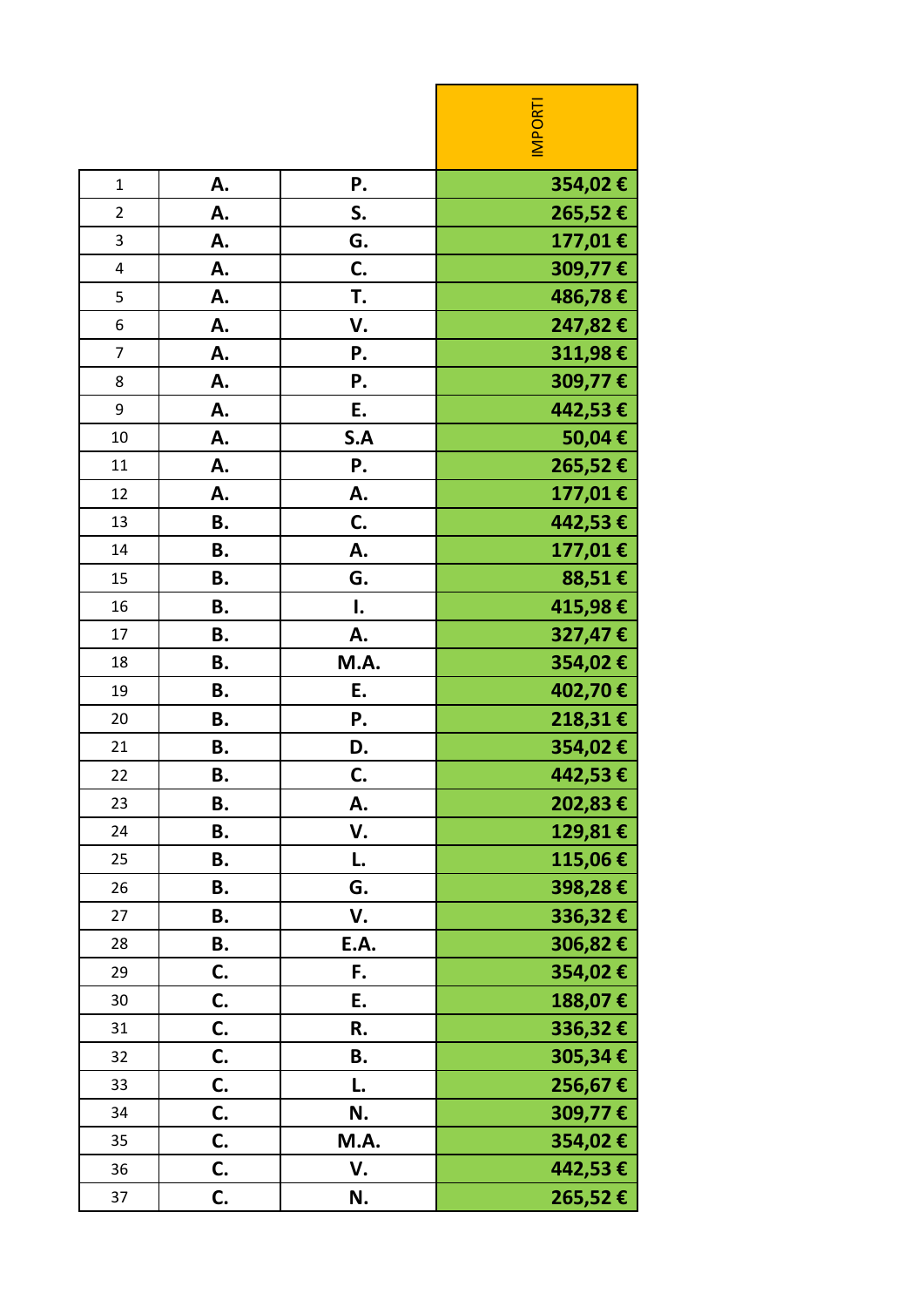| 38 | C.   | G.   | 206,51€ |
|----|------|------|---------|
| 39 | C.   | Α.   | 309,77€ |
| 40 | C.   | U.   | 354,02€ |
| 41 | C.   | R.   | 265,52€ |
| 42 | C.   | M.A. | 354,02€ |
| 43 | C.   | G.   | 331,90€ |
| 44 | C.   | S.E. | 221,26€ |
| 45 | C.   | G.M. | 309,77€ |
| 46 | C.   | C.   | 398,28€ |
| 47 | C.   | M.A. | 168,16€ |
| 48 | C.   | V.   | 309,77€ |
| 49 | C.   | R.   | 336,32€ |
| 50 | C.   | F.   | 276,58€ |
| 51 | C.   | D.   | 398,28€ |
| 52 | C.   | L.   | 354,02€ |
| 53 | C.   | G.   | 265,52€ |
| 54 | C.   | Α.   | 354,02€ |
| 55 | C.   | Α.   | 265,52€ |
| 56 | C.   | N.   | 265,52€ |
| 57 | C.   | M.A. | 415,98€ |
| 58 | C.   | M.   | 309,77€ |
| 59 | C.   | Α.   | 265,52€ |
| 60 | C.   | M.   | 354,02€ |
| 61 | C.   | Α.   | 265,52€ |
| 62 | C.   | G.   | 449,17€ |
| 63 | C.   | G.   | 265,52€ |
| 64 | C.   | F.   | 177,01€ |
| 65 | D.A. | R.   | 177,01€ |
| 66 | D.A. | L.   | 309,02€ |
| 67 | D.A. | R.   | 354,02€ |
| 68 | D.A. | D.   | 531,03€ |
| 69 | D.A. | C.   | 407,13€ |
| 70 | D.A. | А.   | 318,62€ |
| 71 | D.A. | В.   | 309,77€ |
| 72 | D.A. | L.   | 309,77€ |
| 73 | D.A. | M.   | 309,77€ |
| 74 | D.B  | А.   | 336,32€ |
| 75 | D.C  | G.   | 132,76€ |
| 76 | D.G  | C.   | 265,52€ |
| 77 | D.L  | E.   | 336,32€ |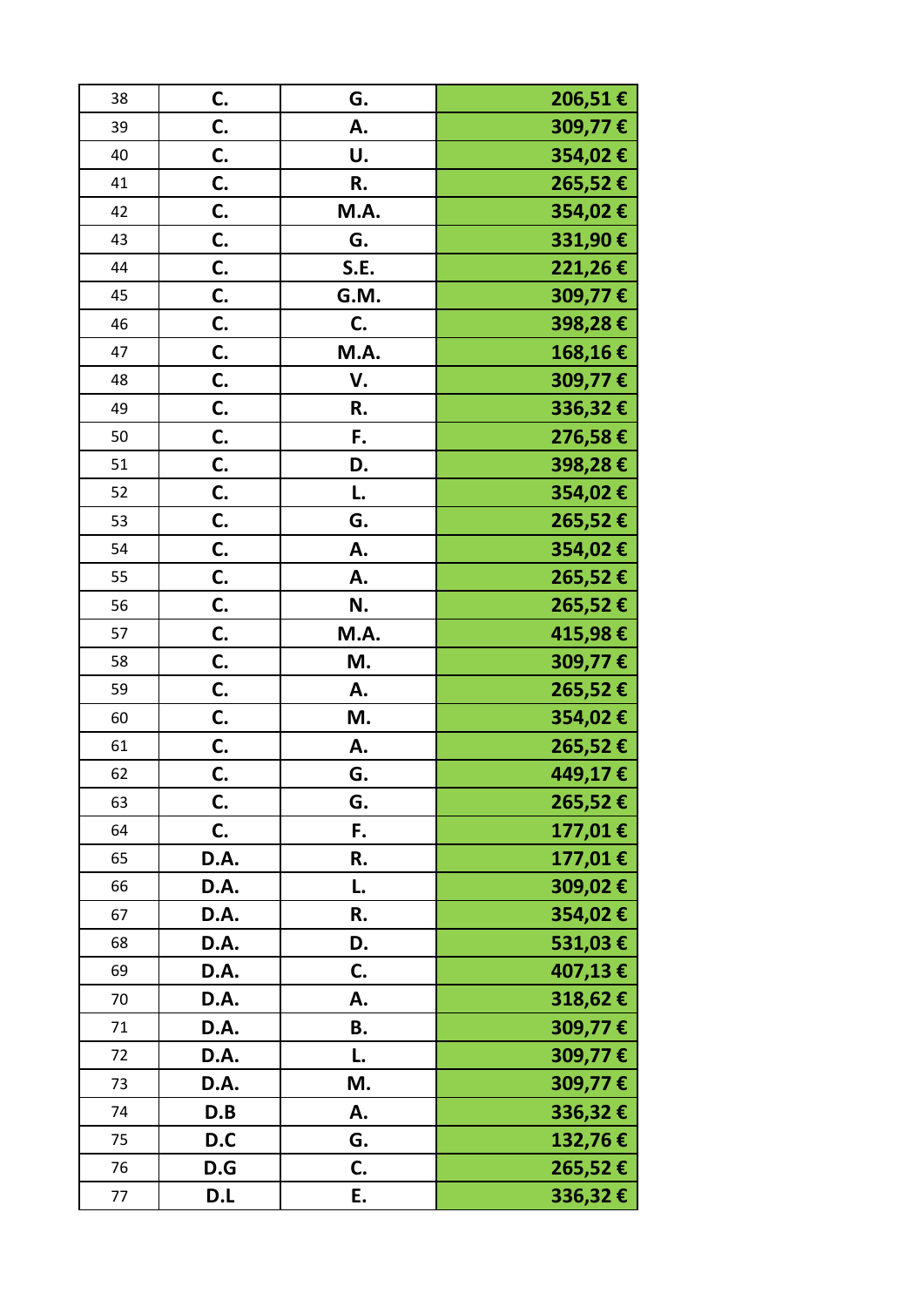| 78  | D.M. | M.   | 398,28€  |
|-----|------|------|----------|
| 79  | D.M. | I.   | 398,28€  |
| 80  | D.P. | V.   | 309,77€  |
| 81  | D.R. | Α.   | 362,87€  |
| 82  | D.V. | R.   | 354,02€  |
| 83  | D.S. | А.   | 354,02€  |
| 84  | D.L. | M.   | 320,83€  |
| 85  | D.   | G.   | 309,77€  |
| 86  | D.   | Β.   | 177,01€  |
| 87  | D.C. | Ε.   | 575,29€  |
| 88  | D.D. | S.   | 398,28€  |
| 89  | D.G. | S.   | 442,53€  |
| 90  | D.G. | M.   | 265,52€  |
| 91  | D.M. | E.   | 318,62€  |
| 92  | D.N. | R.   | 354,02€  |
| 93  | D.P. | А.   | 309,77€  |
| 94  | D.R. | Ρ.   | 398,28€  |
| 95  | D.S. | А.   | 309,77€  |
| 96  | E.   | А.   | 323,05€  |
| 97  | Ε.   | V.   | 354,02€  |
| 98  | E.   | C.   | 424,83€  |
| 99  | E.   | L.   | 398,28€  |
| 100 | E.   | G.   | 354,02€  |
| 101 | Ε.   | G.   | 442,53 € |
| 102 | E.   | А.   | 309,77€  |
| 103 | E.   | C.   | 398,28€  |
| 104 | Ε.   | В.   | 424,83€  |
| 105 | E.   | M.R. | 345,17€  |
| 106 | E.   | А.   | 354,02€  |
| 107 | E.   | G.   | 442,53€  |
| 108 | E.   | А.   | 265,52€  |
| 109 | F.   | V.   | 283,22€  |
| 110 | F.   | V.   | 354,02€  |
| 111 | F.   | А.   | 380,57€  |
| 112 | F.   | M.   | 265,52€  |
| 113 | F.   | А.   | 252,24€  |
| 114 | F.   | А.   | 354,02€  |
| 115 | F.   | А.   | 365,09€  |
| 116 | F.   | E.   | 265,52€  |
| 117 | F.   | А.   | 306,08€  |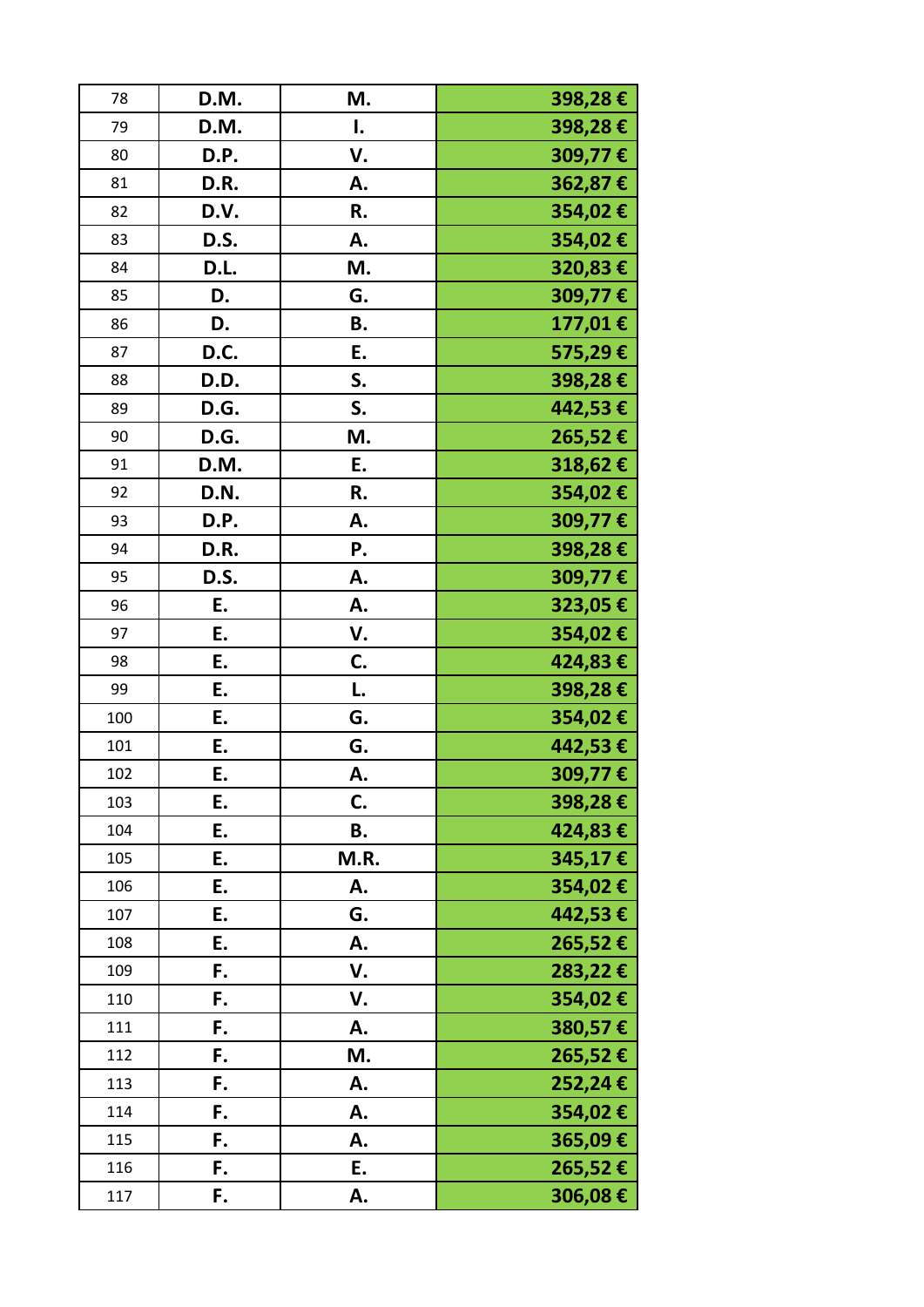| 118 | F. | M.   | 247,82 € |
|-----|----|------|----------|
| 119 | F. | S.   | 265,52€  |
| 120 | G. | C.   | 376,15€  |
| 121 | G. | C.   | 180,70€  |
| 122 | G. | F.   | 398,28€  |
| 123 | G. | N.   | 234,54€  |
| 124 | G. | А.   | 442,53€  |
| 125 | G. | M.   | 292,07€  |
| 126 | G. | V.   | 265,52€  |
| 127 | G. | V.   | 265,52€  |
| 128 | G. | Α.   | 184,39€  |
| 129 | G. | F.   | 354,02€  |
| 130 | G. | G.   | 354,02€  |
| 131 | G. | L.   | 442,53€  |
| 132 | G. | C.   | 467,31€  |
| 133 | Н. | I.   | 362,87€  |
| 134 | Η. | S.   | 265,52€  |
| 135 | Н. | F.   | 309,77€  |
| 136 | Η. | M.S. | 309,77€  |
| 137 | н. | А.   | 309,77€  |
| 138 | Н. | А.   | 221,26€  |
| 139 | Н. | M.   | 177,01€  |
| 140 | Н. | E.   | 154,88€  |
| 141 | Н. | 0.   | 354,02€  |
| 142 | I. | C.   | 486,78€  |
| 143 | I. | А.   | 292,07€  |
| 144 | I. | T.   | 265,52€  |
| 145 | I. | E.   | 202,83€  |
| 146 | I. | E.   | 265,52€  |
| 147 | I. | M.   | 557,89€  |
| 148 | I. | F.   | 362,87€  |
| 149 | I. | D.   | 265,52€  |
| 150 | I. | A.E. | 162,26€  |
| 151 | I. | L.   | 278,79€  |
| 152 | I. | L.   | 309,77€  |
| 153 | I. | M.   | 398,28€  |
| 154 | К. | Ε.   | 354,02€  |
| 155 | К. | А.   | 309,77€  |
| 156 | К. | G.   | 380,57€  |
| 157 | К. | S.   | 309,77€  |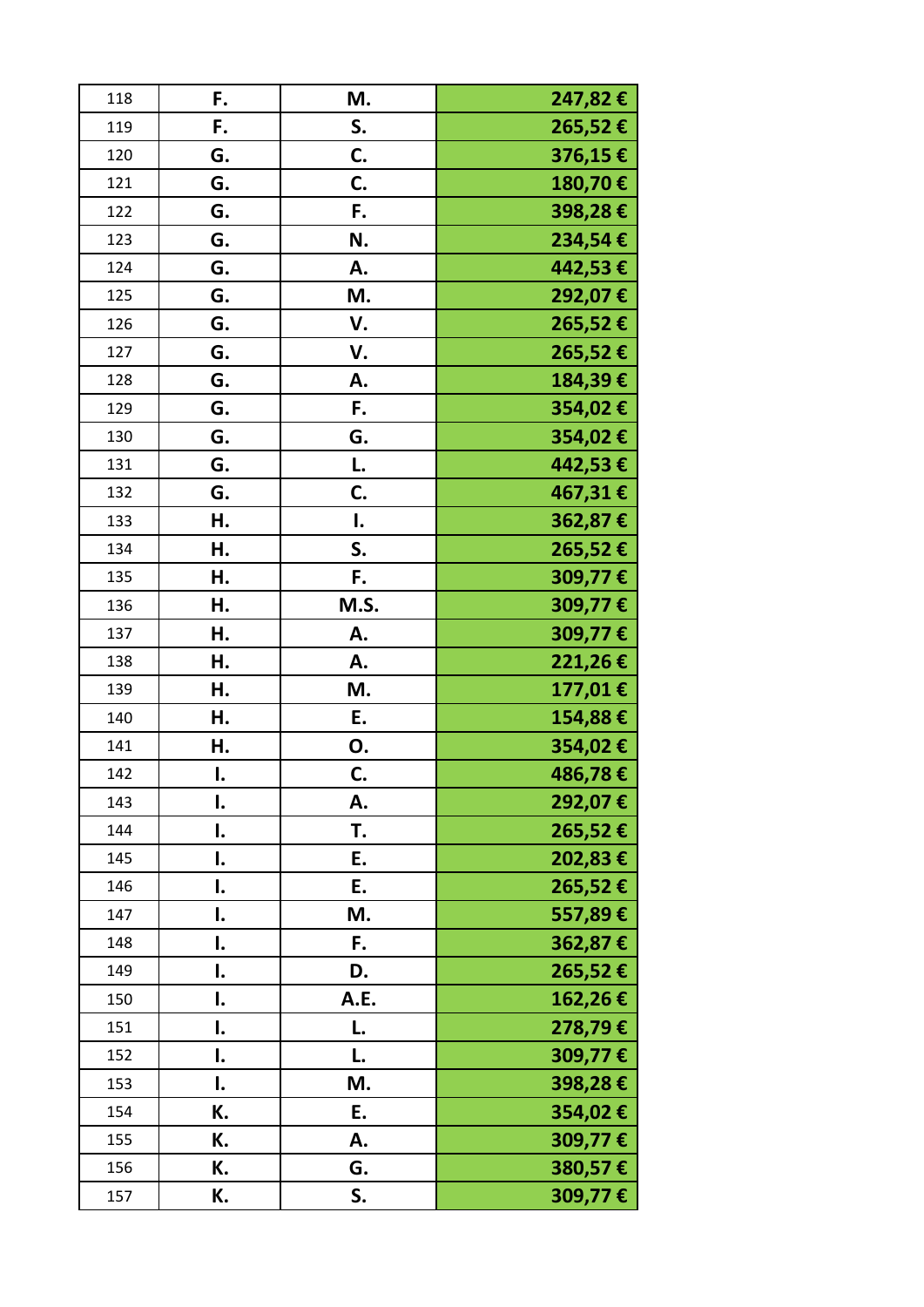| 158 | К.   | W.T. | 302,69€    |
|-----|------|------|------------|
| 159 | L.V. | А.   | 442,53 €   |
| 160 | L.   | А.   | 236,01€    |
| 161 | L.   | E.   | 309,77€    |
| 162 | L.   | M.   | 398,28€    |
| 163 | L.   | Α.   | 398,28€    |
| 164 | L.   | G.   | 398,28€    |
| 165 | М.   | Α.   | 199,14€    |
| 166 | M.   | G.   | 376,15€    |
| 167 | M.   | L.   | 66,38€     |
| 168 | M.   | G.   | 442,53 €   |
| 169 | M.   | N.   | 371,72€    |
| 170 | M.   | G.   | 309,77€    |
| 171 | M.   | А.   | 336,32€    |
| 172 | M.   | А.   | 309,92€    |
| 173 | M.   | S.   | 309,77€    |
| 174 | M.   | D.   | 354,02€    |
| 175 | M.   | F.   | 331,90€    |
| 176 | M.   | C.   | 292,07€    |
| 177 | M.   | L.   | 442,53 €   |
| 178 | M.   | L.G. | 265,52€    |
| 179 | М.   | Α.   | 265,52€    |
| 180 | M.   | M.A. | $232,33$ € |
| 181 | M.   | M.E. | 265,52€    |
| 182 | М.   | Ε.   | 90,72€     |
| 183 | M.   | C.   | 442,53 €   |
| 184 | М.   | T.   | 486,78€    |
| 185 | M.   | D.   | 398,28€    |
| 186 | M.   | S.   | 265,52€    |
| 187 | M.   | C.   | 336,32€    |
| 188 | M.   | А.   | 247,82€    |
| 189 | M.   | R.   | 354,02€    |
| 190 | N.   | A.M. | 265,52€    |
| 191 | N.   | F.   | 354,02€    |
| 192 | Ο.   | А.   | 177,01€    |
| 193 | Ο.   | R.   | 327,47€    |
| 194 | О.   | M.   | 221,26€    |
| 195 | О.   | L.   | 424,83€    |
| 196 | Ρ.   | A.R. | 51,81€     |
| 197 | Ρ.   | G.   | 398,28€    |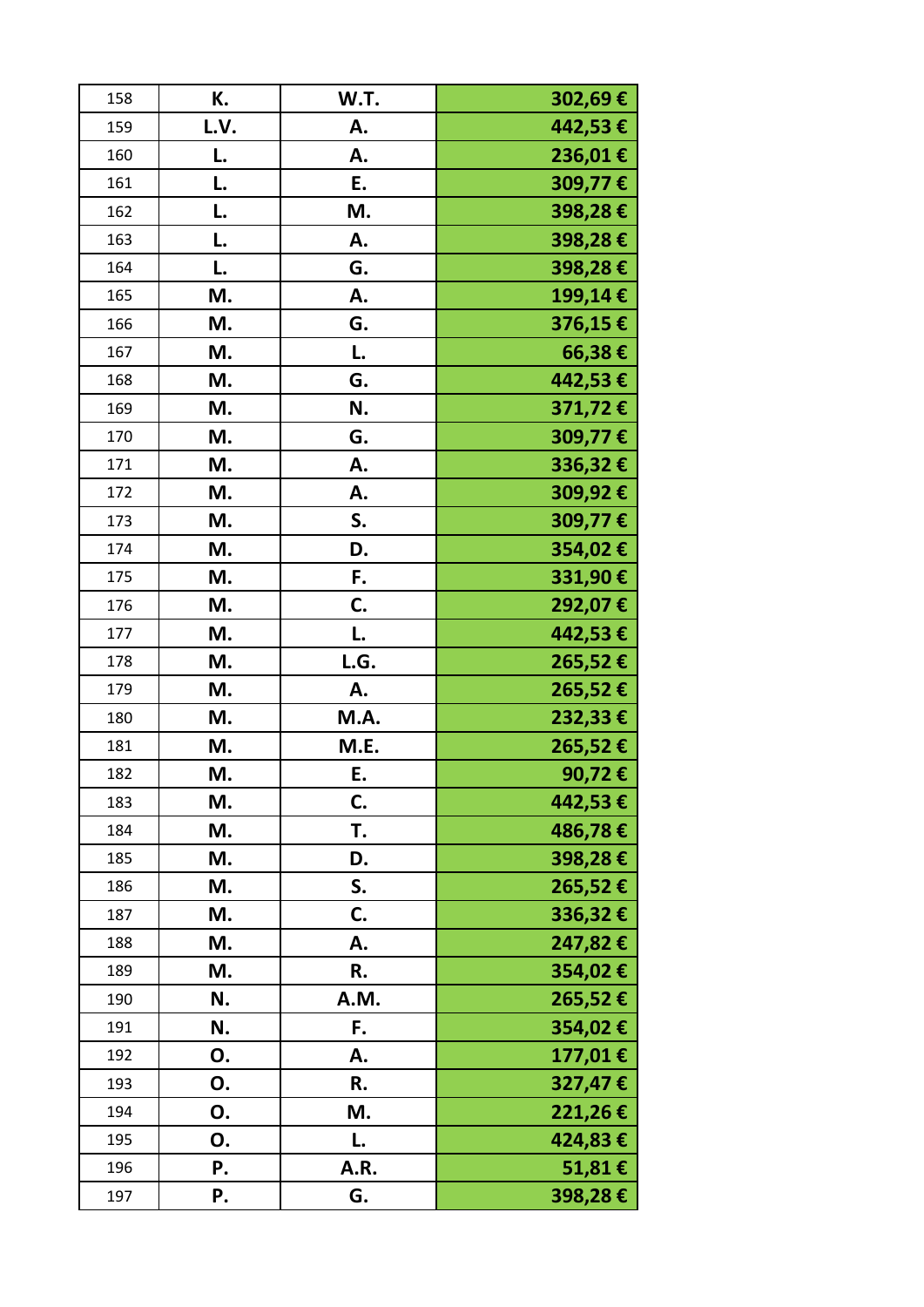| 198 | Ρ. | F.   | 265,52€ |
|-----|----|------|---------|
| 199 | Ρ. | G.   | 221,26€ |
| 200 | Ρ. | E.   | 354,02€ |
| 201 | Ρ. | M.   | 373,49€ |
| 202 | Ρ. | V.   | 531,03€ |
| 203 | Ρ. | Α.   | 309,77€ |
| 204 | Ρ. | F.   | 309,77€ |
| 205 | Ρ. | F.   | 196,19€ |
| 206 | Ρ. | E.   | 247,82€ |
| 207 | Ρ. | C.   | 398,28€ |
| 208 | Ρ. | S.   | 318,62€ |
| 209 | Ρ. | M.   | 415,98€ |
| 210 | Q. | R.A. | 354,02€ |
| 211 | R. | A.I. | 177,01€ |
| 212 | R. | M.   | 292,07€ |
| 213 | R. | 0.   | 129,07€ |
| 214 | R. | D.   | 354,02€ |
| 215 | R. | M.   | 354,02€ |
| 216 | R. | А.   | 354,02€ |
| 217 | R. | G.   | 398,28€ |
| 218 | R. | Ρ.   | 327,47€ |
| 219 | R. | R.   | 194,71€ |
| 220 | R. | V.   | 371,72€ |
| 221 | R. | L.   | 309,77€ |
| 222 | R. | G.   | 331,90€ |
| 223 | S. | M.L. | 327,47€ |
| 224 | S. | D.   | 265,52€ |
| 225 | S. | G.   | 327,47€ |
| 226 | S. | G.   | 354,02€ |
| 227 | S. | G.   | 354,02€ |
| 228 | S. | T.   | 398,28€ |
| 229 | S. | R.   | 389,42€ |
| 230 | S. | А.   | 265,52€ |
| 231 | S. | M.P. | 256,67€ |
| 232 | S. | L.   | 433,68€ |
| 233 | S. | E.   | 265,52€ |
| 234 | S. | G.   | 283,22€ |
| 235 | S. | G.   | 292,07€ |
| 236 | S. | M.   | 309,77€ |
| 237 | S. | M.   | 309,77€ |